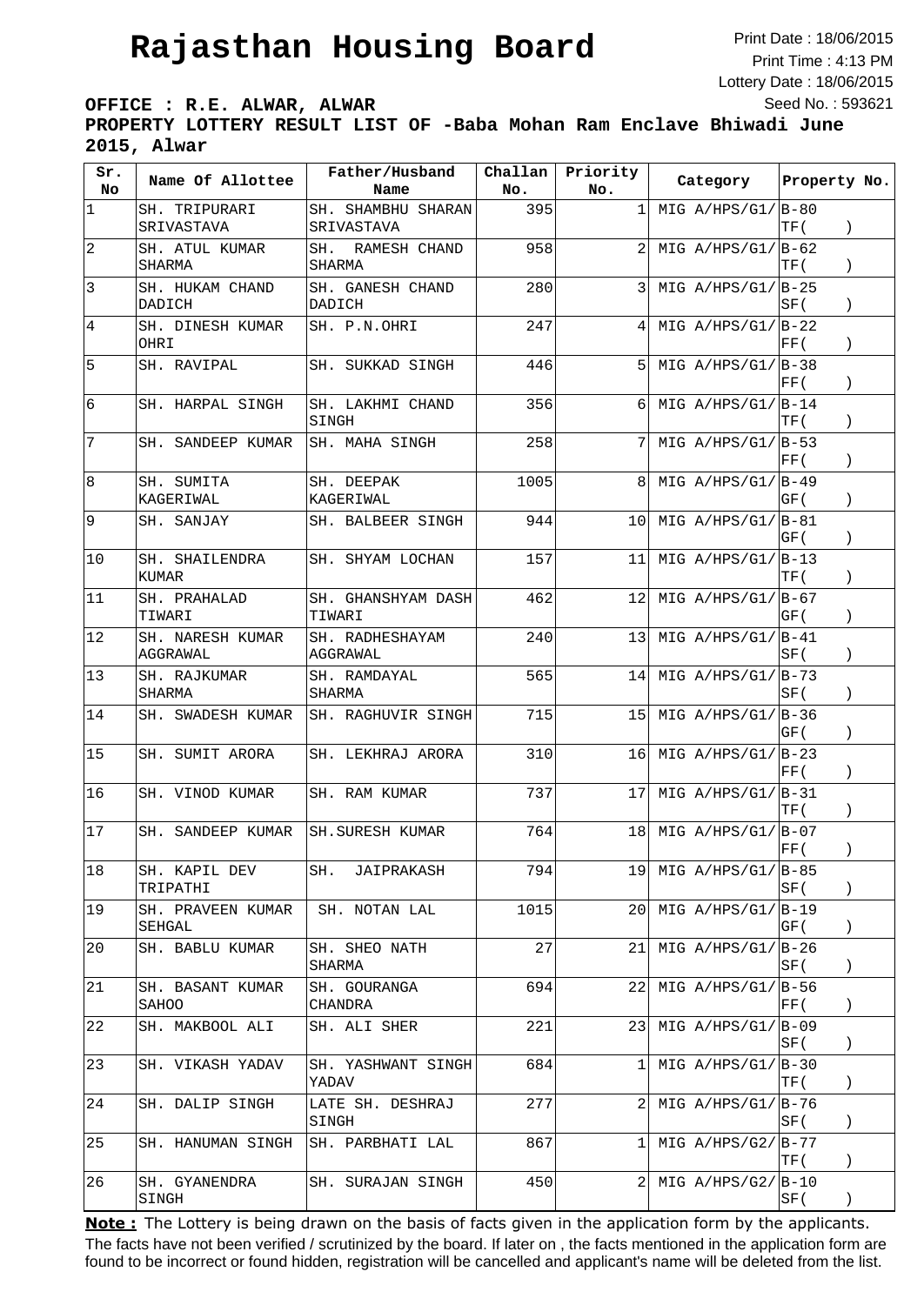Print Date : 18/06/2015 Print Time : 4:13 PM Lottery Date : 18/06/2015 Seed No. : 593621

**OFFICE : R.E. ALWAR, ALWAR**

**PROPERTY LOTTERY RESULT LIST OF -Baba Mohan Ram Enclave Bhiwadi June 2015, Alwar**

| 27 | SH. BISHAN SINGH                          | SH. MOHAN LAL                         | 798  | 3    | MIG $A/HPS/G2/ B-78$ | TF (                                             |                  |
|----|-------------------------------------------|---------------------------------------|------|------|----------------------|--------------------------------------------------|------------------|
| 28 | SH. SURENDRA KUMAR SH. NEMI CHAND<br>JAIN |                                       | 325  | 4    | MIG $A/HPS/G2/IB-63$ | TF (                                             | $\left( \right)$ |
| 29 | SH. HARVINDER<br>KUMAR                    | SH. RAM CHANDER<br>ARORA              | 758  |      | MIG $A/HPS/G2/IB-50$ | GF (                                             | $\left( \right)$ |
| 30 | SH. VIJAY<br>BHARADWAJ                    | SH. TEJPRAKASH<br>BHARADWAJ           | 141  | 6    | MIG $A/HPS/G2/IB-05$ | FF(                                              |                  |
| 31 | SH. DEEPAK KUMAR<br>JANGIR                | SH. PARBHUDAYAL<br>JANGIR             | 270  | 7    | MIG $A/HPS/G2/ B-11$ | SF (                                             | $\mathcal{C}$    |
| 32 | SH. PRADEEP SINGH                         | SH. ISHAM SINGH                       | 678  | 8    | MIG $A/HPS/G2/IB-06$ | $\vert$ FF (                                     | $\left( \right)$ |
| 33 | SH. KARAMBIR YADAV                        | SH. SRI BHAGWAN<br>YADAV              | 665  | 9    | MIG $A/HPS/G2/ B-27$ | SF (                                             | $\lambda$        |
| 34 | SH. RAJPAL                                | SHI SINGA RAM<br>PUNIYA               | 244  | 10   | MIG $A/HPS/G2/IB-47$ | TF (                                             | $\left( \right)$ |
| 35 | SH. NARENDRA KUMAR SH. SATYANARAYAN       |                                       | 1024 | 11   | MIG $A/HPS/G2/B-65$  | GF (                                             | $\lambda$        |
| 36 |                                           | SH. DALIP AGGARWAL SH. HANUMAN PRASAD | 166  | 12   | MIG $A/HPS/G2/IB-51$ | GF (                                             | $\lambda$        |
| 37 | SH. KAMAL KUMAR<br>JAIN                   | SH. MUNNALAL                          | 327  | 13   | MIG $A/HPS/G2/IB-37$ | FF (                                             |                  |
| 38 | SMT. RANI SINGH                           | SH. RAJESH SINGH                      | 805  | 14   | MIG $A/HPS/G2/IB-04$ | GF (                                             | $\lambda$        |
| 39 | SMT. AMITA                                | SH. KARAMBIR YADAV                    | 1018 | 15   | MIG $A/HPS/G2/IB-75$ | SF (                                             | $\left( \right)$ |
| 40 | SH. RAJESH KUMAR<br>YADAV                 | SH. RANJEET SINGH                     | 370  | 16   | MIG $A/HPS/G2/IB-02$ | GF (                                             | $\left( \right)$ |
| 41 | SH. SANEEV KUMAR                          | SH. VIRENDRA KUMAR<br>SINGH           | 843  | 17   | MIG $A/HPS/G2/ B-79$ | TF (                                             | $\left( \right)$ |
| 42 | SH. BISHAMBHAR<br>DAYAL                   | SH. BUDHRAM YADAV                     | 741  | 18   | MIG $A/HPS/G2/IB-39$ | FF (                                             | $\left( \right)$ |
| 43 | SH. VINOD KUMAR<br>SINGH                  | SH. RAJENDRA SINGH                    | 841  | 19 I | MIG $A/HPS/G2/B-08$  | FF (                                             | $\mathcal{C}$    |
| 44 | SH. ANKUR<br>UPPADHYAY                    | SH. RAMBHROSE<br>UPPADHYAY            | 1009 | 20 l | MIG $A/HPS/G2/IB-17$ | GF (                                             |                  |
| 45 | SH. RAGHUVIR SINGH SH. HARI RAM           |                                       | 716  | 1    | $MIG A/HPS/G2/ B-42$ | SF (                                             | $\left( \right)$ |
| 46 | DR. ANIL KUMAR                            | SH. RAMESH<br>CHANDERA                | 39   |      | MIG $A/HPS/G2/ B-01$ | GF (                                             | $\left( \right)$ |
| 47 | SH. AMRIT LAL                             | LATE SHRI<br>PARBHATI LAL             | 338  | 1    | MIG $A/HPS/G4/IB-40$ | $\left  \text{FF}\left( \right. \right. \right.$ | $\left( \right)$ |
| 48 | SH. KIRODI                                | SH. ASHARAM                           | 435  | 2    | MIG $A/HPS/G4/IB-32$ | TF (                                             | $\left( \right)$ |
| 49 | SH. BABU LAL KOLI                         | SH. CHNADRA RAM                       | 353  | 3    | MIG $A/HPS/G4/ B-24$ | FF (                                             | $\lambda$        |
| 50 | SH. CHETRAM                               | SH. MANGTURAM                         | 718  | 41   | MIG $A/HPS/G4/IB-52$ | GF (                                             | $\left( \right)$ |
| 51 | SMT. SHANTI MEENA                         | SH. RAMAWATAR<br>MEENA                | 1012 | 1    | MIG $A/HPS/G5/IB-59$ | ISF (                                            | $\left( \right)$ |
| 52 | SMT. KRISHNA<br>DUGGAL                    | SH. VIRENDRA SINGH                    | 803  | 2    | MIG $A/HPS/G5/IB-55$ | $\left  \mathrm{FF}\left( \right. \right.$       | $\left( \right)$ |

The facts have not been verified / scrutinized by the board. If later on , the facts mentioned in the application form are found to be incorrect or found hidden, registration will be cancelled and applicant's name will be deleted from the list. **Note:** The Lottery is being drawn on the basis of facts given in the application form by the applicants.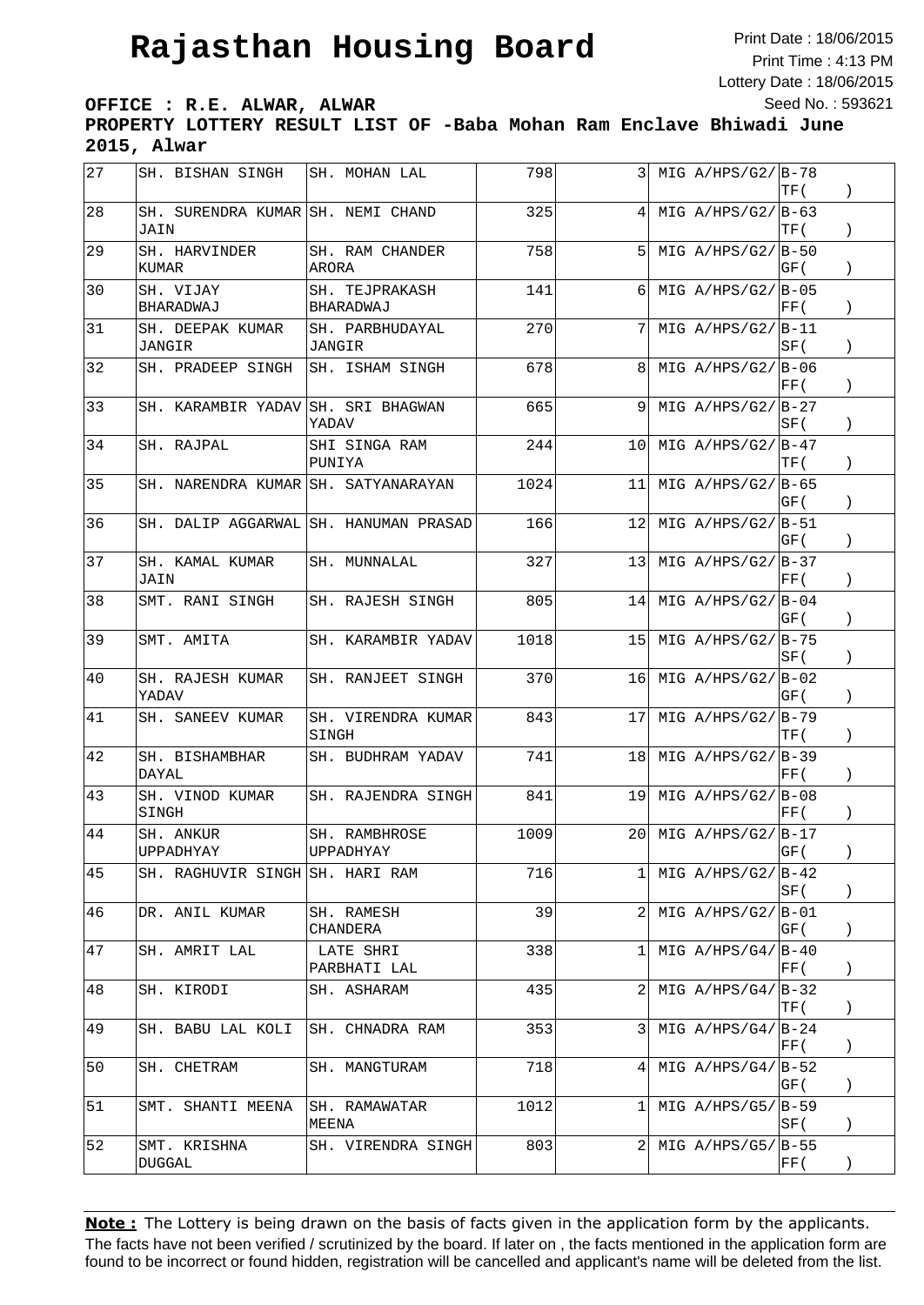Print Date : 18/06/2015 Print Time : 4:13 PM Lottery Date : 18/06/2015 Seed No. : 593621

**OFFICE : R.E. ALWAR, ALWAR**

**PROPERTY LOTTERY RESULT LIST OF -Baba Mohan Ram Enclave Bhiwadi June 2015, Alwar**

| 53 | SMT. SANTRA DEVI                    | W% LATE SH.<br>CHAJURAM MEENA | 652  | 3              | MIG $A/HPS/G5/ B-70$ | FF(        |                  |
|----|-------------------------------------|-------------------------------|------|----------------|----------------------|------------|------------------|
| 54 | SH. SAMAYSINGH                      | SH. KANYIALAL                 | 95   | 1              | MIG $A/HPS/G8/IB-29$ | TF (       | $\lambda$        |
| 55 | SH. SAHIRAM YADAV                   | SH. JEEVA RAM                 | 952  |                | MIG $A/HPS/G8/IB-12$ | SF (       | $\left( \right)$ |
| 56 | SH. ASHOK KUMAR                     | SH. SITA RAM                  | 466  | $\mathbf{1}$   | A/HPS/G11/GF(        | $MIG B-35$ |                  |
| 57 | SH. SAHENDER KUMAR SH. BHONDU RAM   |                               | 154  | $\mathbf{1}$   | MIG $A/ORS/G1/ B-48$ | TF (       | $\left( \right)$ |
| 58 | SH. SANVERMAL<br>KANJALA            | SH. JAHAWAHER<br>KANJALA      | 278  |                | MIG $A/ORS/G1/ B-43$ | SF (       | $\left( \right)$ |
| 59 | SH. PAWANANDER<br>SONDHI            | SH. CHANDER NATH<br>SONDHI    | 312  | 3              | MIG $A/ORS/G1/IB-45$ | TF (       | $\lambda$        |
| 60 | SH. MANOJ SINGH                     | SH. SUBE SINGH                | 1017 | $\mathbf{1}$   | MIG $A/ORS/G1/ B-58$ | SF (       | $\left( \right)$ |
| 61 | SH.<br>DINESH SINGH                 | SH. RAMESHWAR<br>SINGH        | 847  | $\mathbf{1}$   | MIG $A/ORS/G2/ B-03$ | GF (       | $\left( \right)$ |
| 62 | SH. ASHWANI SHARMA                  | SH. BABULAL SHARMA            | 90   | 2              | MIG $A/ORS/G2/ B-61$ | TF (       | $\left( \right)$ |
| 63 | SH. AMIR KHAN                       | SH. HASAN KHAN                | 947  | 4              | MIG $A/ORS/G2/IB-54$ | FF (       |                  |
| 64 | SH. RAJENDRA SINGH SH. UJAGAR SINGH |                               | 829  | 5              | MIG $A/ORS/G2/ B-46$ | TF (       | $\mathcal{L}$    |
| 65 | SH. ANOOP KUMAR<br><b>GUPTA</b>     | SH. M K GUPTA                 | 257  | 8              | MIG $A/ORS/G2/ B-64$ | TF (       | $\left( \right)$ |
| 66 | SH. AKASH GUPTA                     | SH. SHRI CHAND<br>GUPTA       | 189  | 11             | MIG $A/ORS/G2/ B-21$ | FF(        | $\mathcal{L}$    |
| 67 | SH. DALJIT SINGH                    | SH. PARAMJIT SINGH            | 833  | 12             | MIG $A/ORS/G2/ B-44$ | SF (       | $\mathcal{E}$    |
| 68 | KR. ADITI DADHICH                   | SH. SHANKAR DAYMA             | 800  | 131            | $MIG A/ORS/G2/IB-57$ | SF (       | $\left( \right)$ |
| 69 | SH. PARAMJIT SINGH SH. UJAGAR SINGH |                               | 832  | 151            | MIG $A/ORS/G2/ B-60$ | ISF (      | $\left( \right)$ |
| 70 | SH. VEDPRAKASH                      | SH. MEWA RAM                  | 736  | 17             | MIG $A/ORS/G2/ B-33$ | GF (       | $\left( \right)$ |
| 71 | DR. SANTOSH YADAV                   | SH. DR. SURENDRA<br>SINGH     | 859  | $\mathbf{1}$   | MIG $A/ORS/G2/ B-28$ | SF (       | $\left( \right)$ |
| 72 | SH. OM PRAKASH                      | SH. JODHRAJ                   | 596  | 11             | MIG $A/ORS/G4/IB-34$ | GF (       | $\left( \right)$ |
| 73 | SH. GOVIND SINGH                    | SH. PRABHATI RAM              | 710  | $\overline{2}$ | $MIG A/ORS/G4/IB-66$ | GF (       | $\left( \right)$ |
| 74 | SH. RAJESH KUMAR                    | SH. GOVIND SINGH              | 709  | 3              | MIG $A/ORS/G4/IB-16$ | TF (       | $\left( \right)$ |
| 75 | SUMAN SHRI<br>BHAGIRATH             | LATE SH. CHAJURAM<br>MEENA    | 654  | 11             | MIG $A/ORS/G5/ B-15$ | TF (       | $\left( \right)$ |
| 76 | SMT. MAMTA SHARMA                   | SH. PADMAKAR<br>SHARMA        | 321  | 1              | MIG $A/ORS/G6/ B-68$ | GF (       | $\left( \right)$ |
| 77 | SH. AJAY SHARMA                     | SH. BRIJMOHAN<br>SHARMA       | 273  | $\overline{2}$ | MIG $A/ORS/G6/ B-18$ | GF (       | $\left( \right)$ |
| 78 | SH. MUNSHI RAM                      | SH. RAM SWAROOP               | 747  | 1 <sup>1</sup> | MIG $A/ORS/G8/ B-20$ | GF (       | $\left( \right)$ |

**List of remaining Property (10) :**

Note: The Lottery is being drawn on the basis of facts given in the application form by the applicants. The facts have not been verified / scrutinized by the board. If later on , the facts mentioned in the application form are found to be incorrect or found hidden, registration will be cancelled and applicant's name will be deleted from the list.

 $\mathcal{B}_1=\mathcal{B}_2=\mathcal{B}_3=\mathcal{B}_4=\mathcal{B}_5$  , B-83  $\mathcal{B}_5=\mathcal{B}_6$  , B-83  $\mathcal{B}_7=\mathcal{B}_8$  , B-83  $\mathcal{B}_8=\mathcal{B}_8$